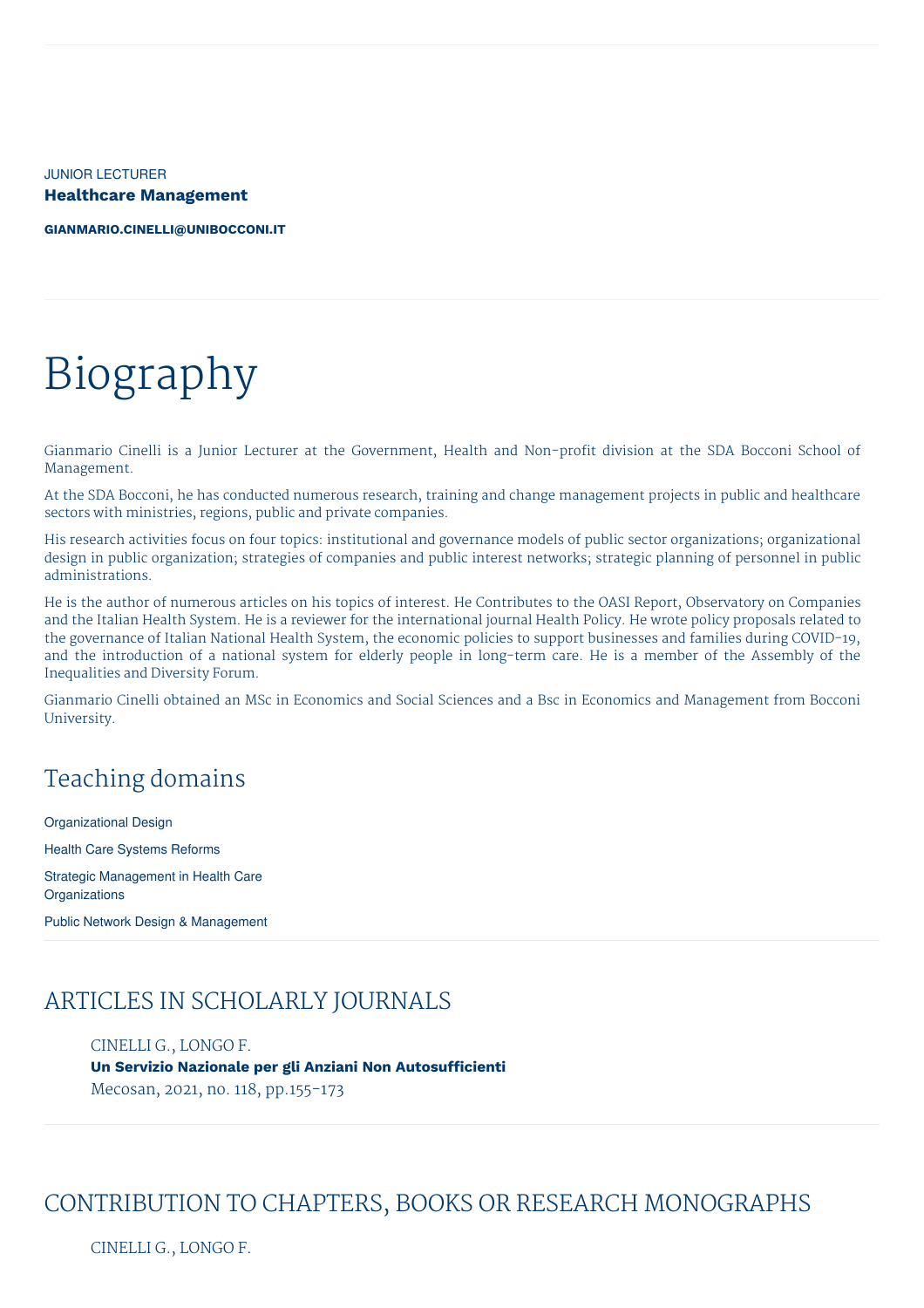**Collaborative governance e network per la reactiveness del settore pubblico** in *Reactive PA. Lezioni dalla Pandemia per il Cambiamento della Pubblica Amministrazione* G. Valotti (Eds),Egea, chap. 11, pp.281-298, 2022

BOBINI M., CINELLI G., DEL VECCHIO M., LONGO F. **La governance della crisi sanitaria tra livello nazionale, regionale e aziendale: lezioni apprese e prospettive di cambiamento** in *Rapporto OASI 2021* Cergas (Eds),Egea, chap. 8, pp.363-383, 2021

CINELLI G., GUGIATTI A., MEDA F. **La struttura e le attività del SSN** in *Rapporto OASI 2021* Cergas (Eds),Egea, chap. 2, pp.37-115, 2021

CINELLI G., GUGIATTI A., MEDA F., PETRACCA F. **La struttura e le attività del SSN** in *Rapporto OASI 2020* CERGAS (Eds),Egea, chap. 2, pp.35-108, 2020

BOBINI M., CINELLI G., DEL VECCHIO M., LONGO F. **Regioni e Aziende: modelli di coordinamento a confronto** in *Rapporto OASI 2020* CERGAS (Eds),Egea, chap. 8, pp.347-378, 2020

LONGO F., CINELLI G., BOBINI M., FATTORE G., GHISLANDI S., MAFFINI C., PRETI L. M. La diffusione di competenze cliniche e gestionali per lo sviluppo dei servizi del SSN: lezioni apprese dai **Piani di Rientro e nuove prospettive** in *Rapporto OASI 2019* CERGAS (Eds),Egea, chap. 12, pp.460-489, 2019

BOBINI M., CINELLI G., GUGIATTI A., PETRACCA F. **La struttura e le attività del SSN** in *Rapporto OASI 2019* CERGAS (Eds),Egea, chap. 2, pp.33-98, 2019

CINELLI G., LONGO F. **I sistemi delle istituzioni pubbliche** in *Management Pubblico* M. Cucciniello, G. Fattore, F. Longo, E. Ricciuti, A. Turrini (Eds),Egea, chap. 3, pp.43-67, 2018

#### ARTICLES IN NATIONAL/INTERNATIONAL NEWSPAPERS

BORGONOVI E., CINELLI G.

**Tutelati e meno tutelati nel periodo di quarantena: una proposta per evitare il conflitto sociale** La Repubblica, 15 April, 2020

CINELLI G., COSTAGLIOLA A. **Un'assicurazione sociale per salvare imprese e famiglie italiane** Il Sole 24 Ore, 6 April, 2020

# ARTICLES UPON REQUEST/INVITATION

CANNAS F., CANTARELLI P., CINELLI G., FATTORE G. **Il talent management nella pubblica amministrazione italiana** 2018, Economia & Management, Milano, Italy